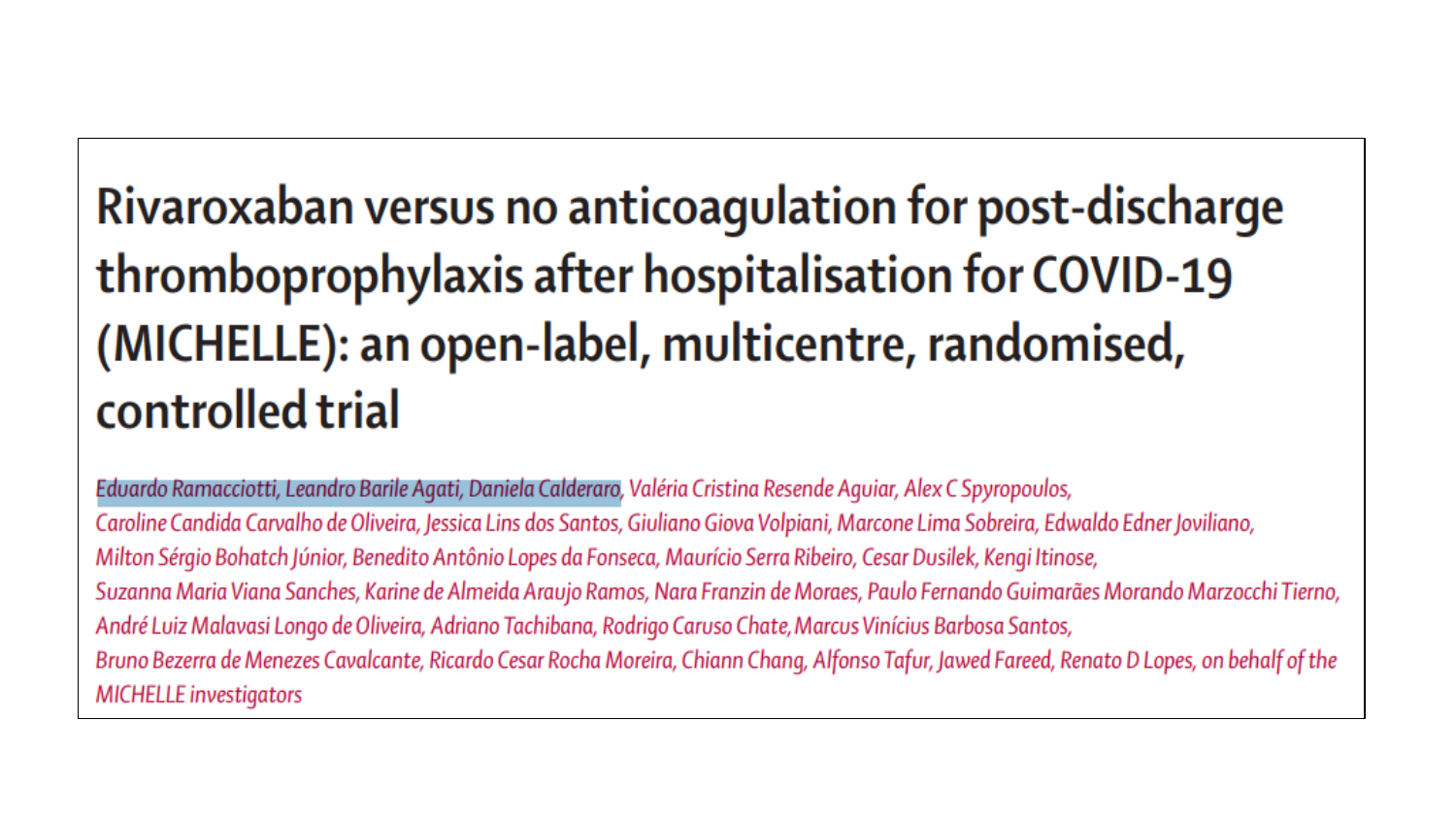# Background

- Thrombotic events complicate COVID-19 at higher rates than previously observed in other comparable clinical situations.
- Prophylactic use of parenteral anticoagulants during hospitalization is recommended, and there is emerging consensus about the role of inhospital heparin as primary thromboprophylaxis.
- However, there is no consensus on the use of extended thromboprophylaxis beyond the hospital stay.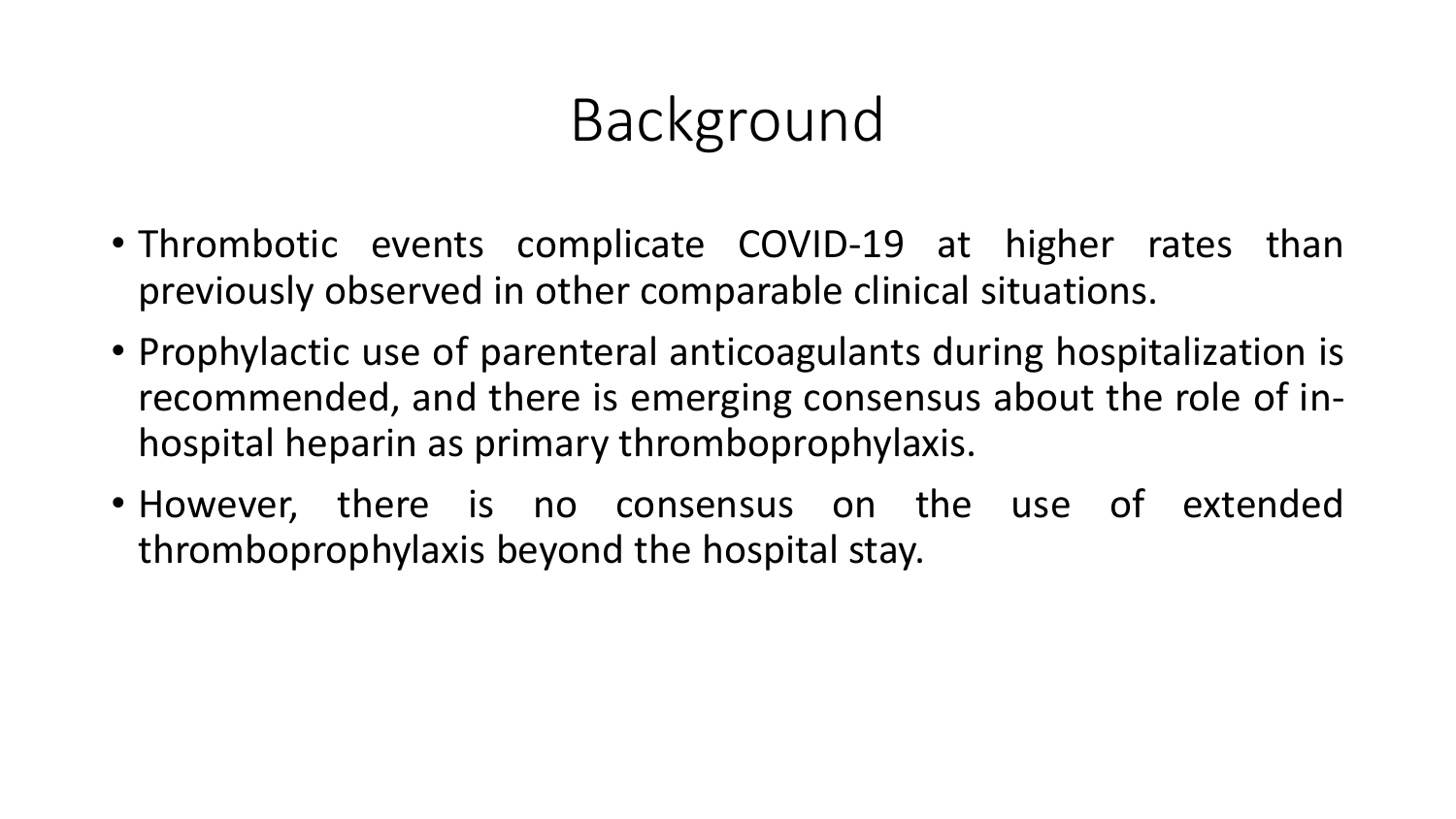### AIM of the study

• To assess if in patients hospitalized with COVID-19, prophylaxis with rivaroxaban 10 mg/day for 35 days after discharge would improve clinical outcomes, including major and fatal thromboembolic events.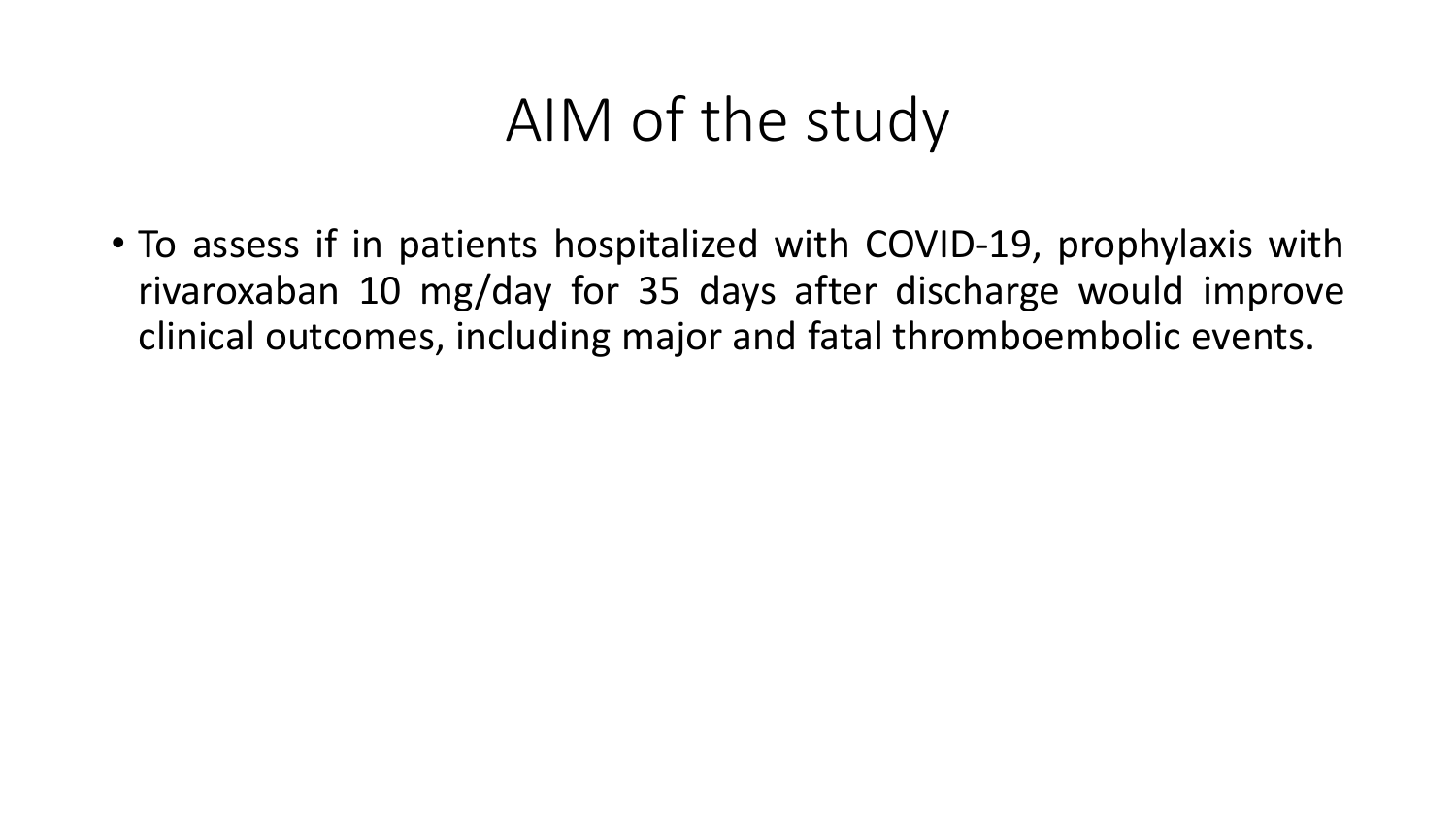# Methods

- Open-label, multicentre, randomised trial conducted at 14 centres in Brazil.
- Patients hospitalised with COVID-19 at increased risk for venous thromboembolism (IMPROVE VTE score of ≥4 or 2–3 with a D-dimer >500 ng/mL) were randomly assigned (1:1) to receive, at hospital discharge, rivaroxaban 10 mg/day or no anticoagulation for 35 days.
- Primary efficacy outcome: a composite of symptomatic or fatal venous thromboembolism, asymptomatic venous thromboembolism on bilateral lower-limb venous ultrasound and CT pulmonary angiogram, symptomatic arterial thromboembolism, and cardiovascular death at day 35.
- Primary safety outcome: major bleeding.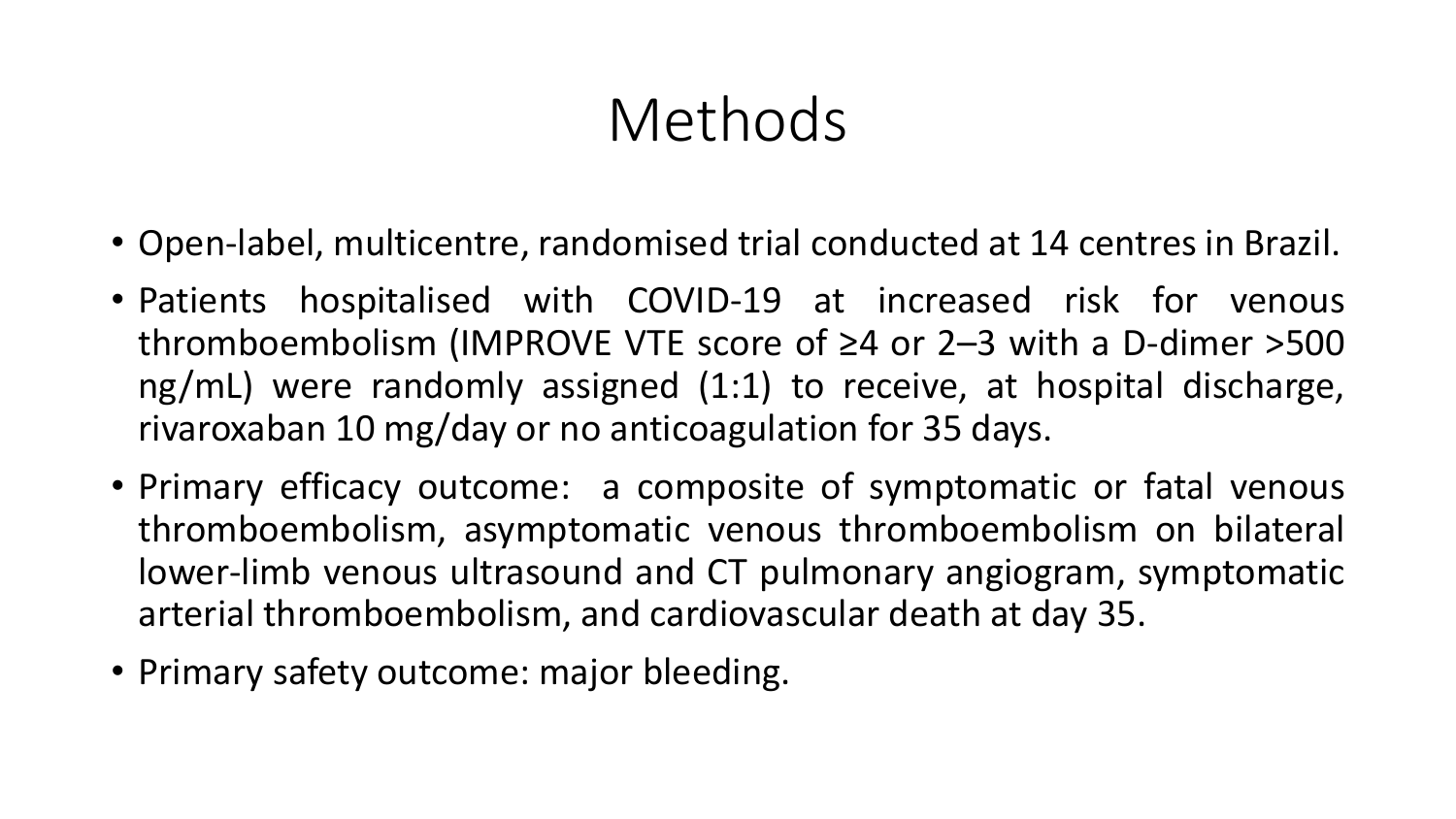# Results (I)

- 320 patients.
- All patients received thromboprophylaxis with standard doses of heparin during hospitalization.
- Baseline characteristics were balanced between groups.
- The mean age was 57,1 years, 127 (40%) were women, and the mean body-mass index was  $29.7 \text{ kg/m}^2$ .
- 165 (52%) patients were in the intensive care unit while hospitalized.
- 197 (62%) patients had an IMPROVE score of 2–3 and elevated Ddimer levels and 121 (38%) had a score of 4 or more.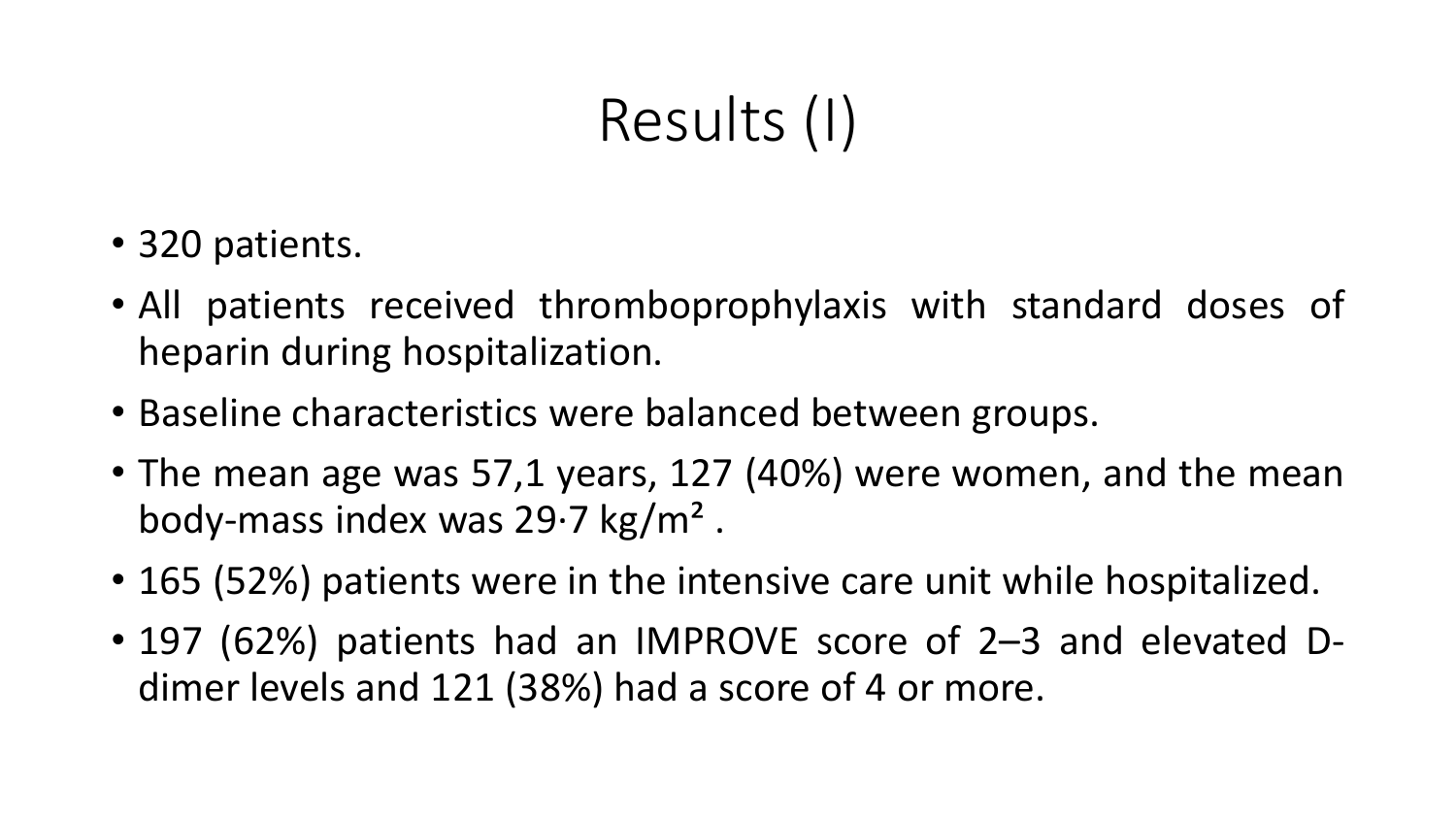# Results (II)

- The primary efficacy outcome occurred in five (3%) of 159 patients assigned to rivaroxaban and 15 (9%) of 159 patients assigned to no anticoagulation (relative risk 0,33, 95% CI 0·12–0·90; p=0,0293).
- The primary efficacy outcome was driven mainly by pulmonary embolism in the control group.
- No major bleeding occurred in either study group.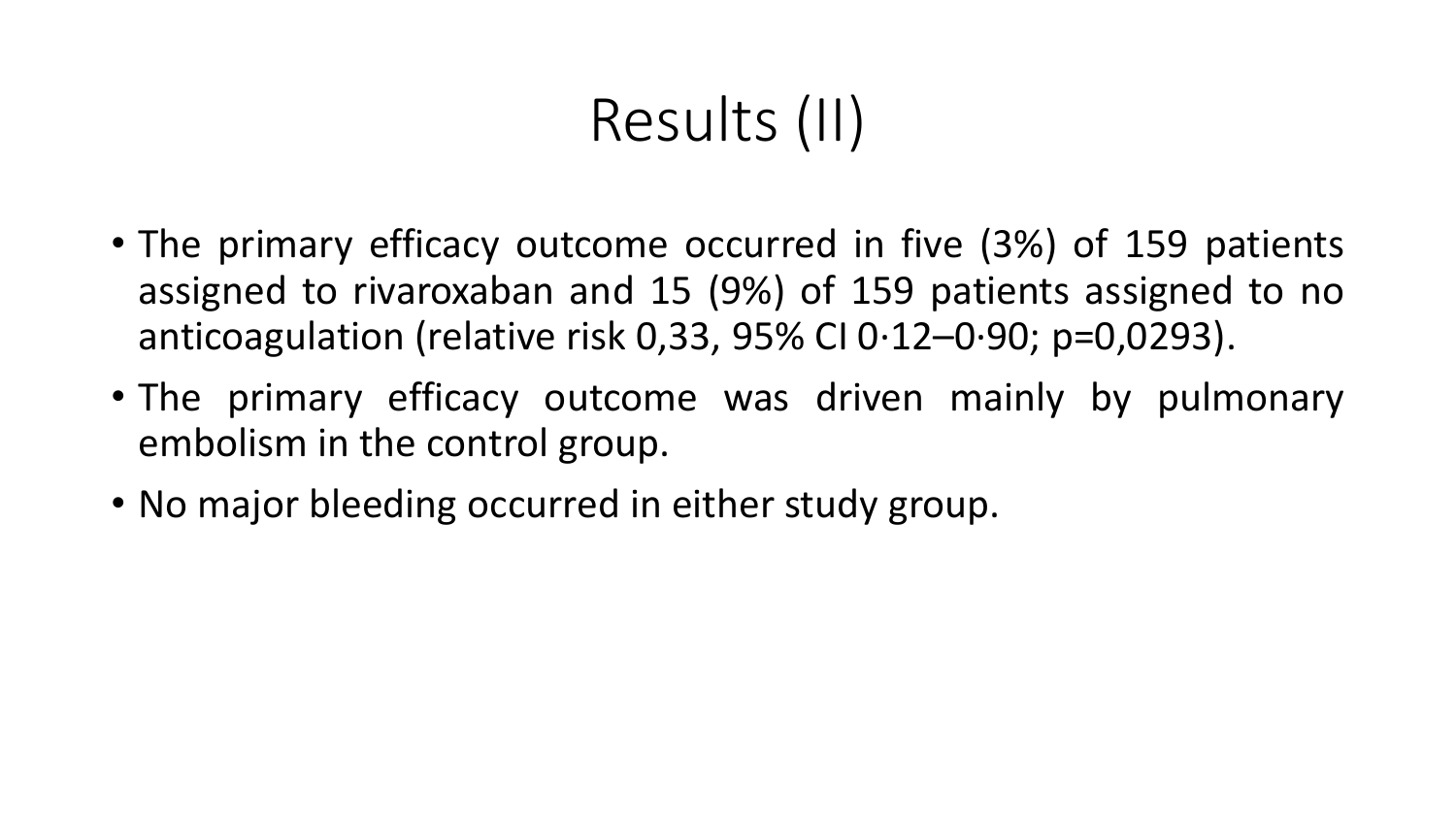|                                                                                                                                                               | Rivaroxaban<br>$(n=159)$ | Control<br>$(n=159)$ |  |
|---------------------------------------------------------------------------------------------------------------------------------------------------------------|--------------------------|----------------------|--|
| Age, years                                                                                                                                                    | 57.8(14.8)               | 56.4(15.6)           |  |
| Age ≥75 years                                                                                                                                                 | 18 (11%)                 | 15 (9%)              |  |
| Sex                                                                                                                                                           |                          |                      |  |
| Female                                                                                                                                                        | 62 (39%)                 | 65 (41%)             |  |
| Male                                                                                                                                                          | 97 (61%)                 | 94 (59%)             |  |
| Body-mass index, kg/m <sup>2</sup>                                                                                                                            | 29.6(5.6)                | 29.9(6.0)            |  |
| Creatinine clearance                                                                                                                                          |                          |                      |  |
| 30 to <50 mL/min                                                                                                                                              | 6/158(4%)                | 5/157(3%)            |  |
| $\geq$ 50 mL/min                                                                                                                                              | 152/158 (96%)            | 152/157 (97%)        |  |
| Duration of index hospitalisation,<br>days                                                                                                                    | 8(5.5; 12)               | 8(6;12)              |  |
| ICU or CCU stay                                                                                                                                               | 86 (54%)                 | 79 (50%)             |  |
| In-hospital enoxaparin 40 mg use                                                                                                                              | 136 (86%)                | 137 (86%)            |  |
| In-hospital unfractionated<br>heparin use                                                                                                                     | 23 (14%)                 | 22 (14%)             |  |
| <b>IMPROVE VTE score</b>                                                                                                                                      |                          |                      |  |
| $2 - 3$                                                                                                                                                       | 98 (62%)                 | 99 (62%)             |  |
| $\geq 4$                                                                                                                                                      | 61 (38%)                 | 60 (38%)             |  |
| D-dimer level above ULN during<br>index hospitalisation                                                                                                       | 106/115 (92%)            | 108/118 (92%)        |  |
| Antiplatelet use                                                                                                                                              | 8(5%)                    | 8(5%)                |  |
| Data are mean (SD), n (%), median (IQR), or n/N (%). CCU=cardiac care unit.<br>ICU=intensive care unit. IMPROVE VTE=International Medical Prevention Registry |                          |                      |  |

on Venous Thromboembolism venous thromboembolism. ULN=upper limit of normal.

Table 1: Baseline characteristics (intention-to-treat analysis)



#### Figure 2: Primary efficacy and safety outcomes

The primary endpoint was a composite of symptomatic or fatal venous thromboembolism, asymptomatic venous thromboembolism detected by bilateral lower limb venous Doppler ultrasound and CT pulmonary angiogram, symptomatic arterial thromboembolism (myocardial infarction, nonhaemorrhagic stroke, and major adverse limb event), and cardiovascular death at day 35.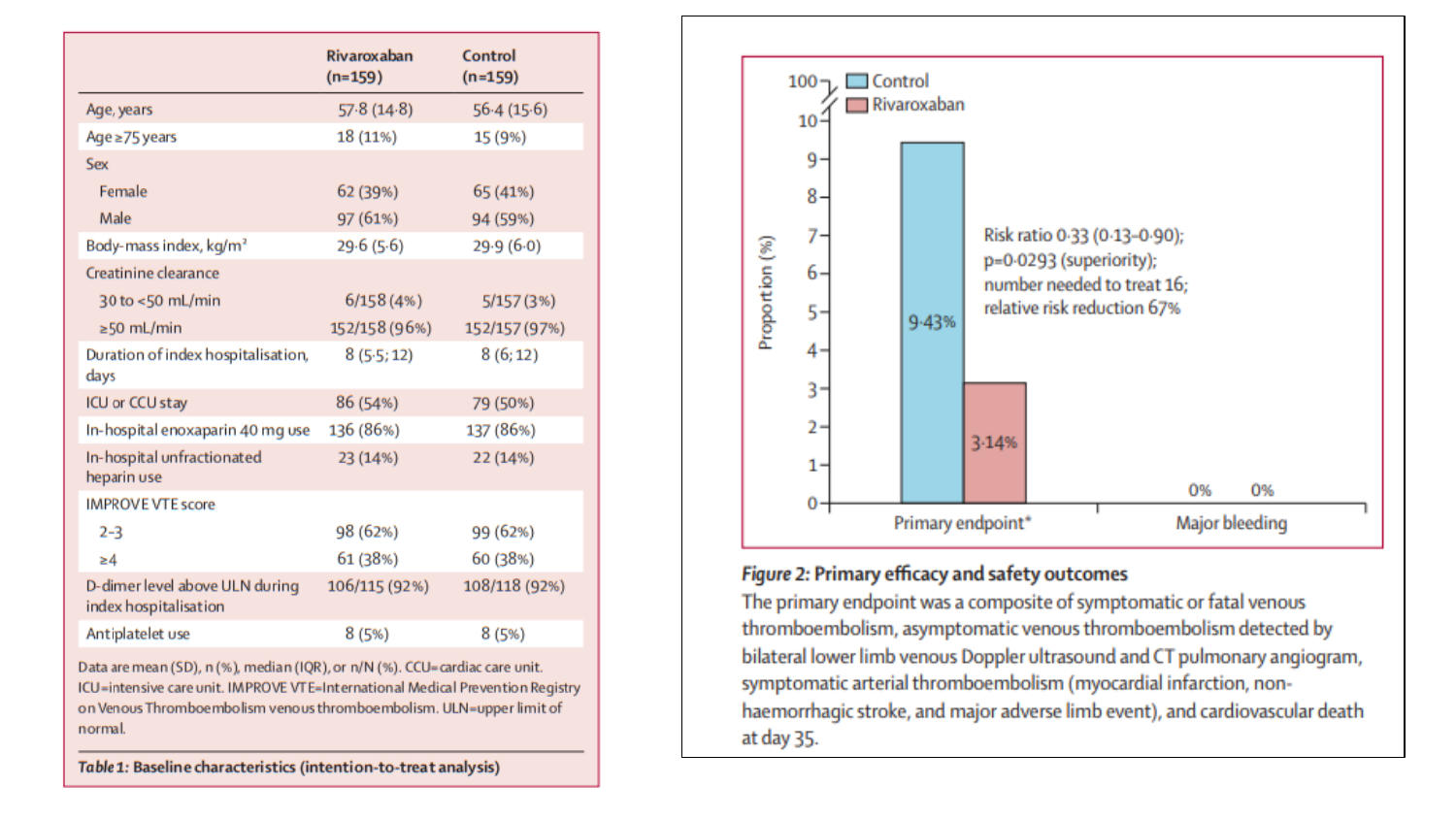|                                        | n/N (%)                             |                | Risk ratio (95% CI)                                                |
|----------------------------------------|-------------------------------------|----------------|--------------------------------------------------------------------|
|                                        | Rivaroxaban                         | Control        |                                                                    |
| Age, years                             |                                     |                |                                                                    |
| 560                                    | 2/77 (2.60%)                        | 4/92 (4-35%)   | $0.60(0.11 - 3.17)$                                                |
| >60                                    | 3/82 (3-66%)                        | 11/67 (16-42%) | $0.22(0.07 - 0.77)$                                                |
| Body-mass index, kg/m <sup>2</sup>     |                                     |                |                                                                    |
| $\leq 30$                              | 3/105 (2-86%)                       | 10/88 (11-36%) | $0.25(0.07 - 0.89)$                                                |
| >30                                    | 2/54 (3-70%)                        | 5/71 (7-04%)   | $0.53(0.11 - 2.61)$                                                |
| Creatinine clearance, mL/min           |                                     |                |                                                                    |
| 30 to <50                              | 0/6(0.00%                           | 0/5(0.00%      | <b>NA</b>                                                          |
| >50                                    | 5/152 (3-29%)                       | 15/154 (9.74%) | $0.34(0.13 - 0.91)$                                                |
| <b>Modified IMPROVE VTE risk score</b> |                                     |                |                                                                    |
| $2 - 3$                                | 2/98 (2.04%)                        | 9/99 (9.09%)   | $0.22(0.05 - 1.01)$                                                |
| $\geq 4$                               | 3/61 (4-92%)                        | $6/60(10.0\%)$ | $0.49(0.13 - 1.88)$                                                |
| D-dimer level above the ULN, ng/mL     |                                     |                |                                                                    |
| $\leq$ 500                             | 0/9(0.00%                           | 1/10 (10-00%)  | 0-37 (0-02-7-99)                                                   |
| >500                                   | 4/106 (3-77%)                       | 10/108 (9-26%) | $0.41(0.13 - 1.26)$                                                |
| Antiplatelet use                       |                                     |                |                                                                    |
| No                                     | 5/151 (3-31%)                       | 14/151 (9-27%) | $0.36(0.13 - 0.97)$                                                |
| Yes                                    | 0/8(0.00%                           | 1/8 (12-50%)   | $0.33(0.02 - 7.02)$                                                |
|                                        |                                     |                | 0.5<br>$20 - 20$<br>1 <sub>5</sub><br>$2-5$<br>1 <sub>0</sub><br>0 |
|                                        | Favours rivaroxaban Favours control |                |                                                                    |

#### Figure 3: Subgroup analysis

IMPROVE VTE=International Medical Prevention Registry on Venous Thromboembolism venous thromboembolism. ULN=upper limit of normal.